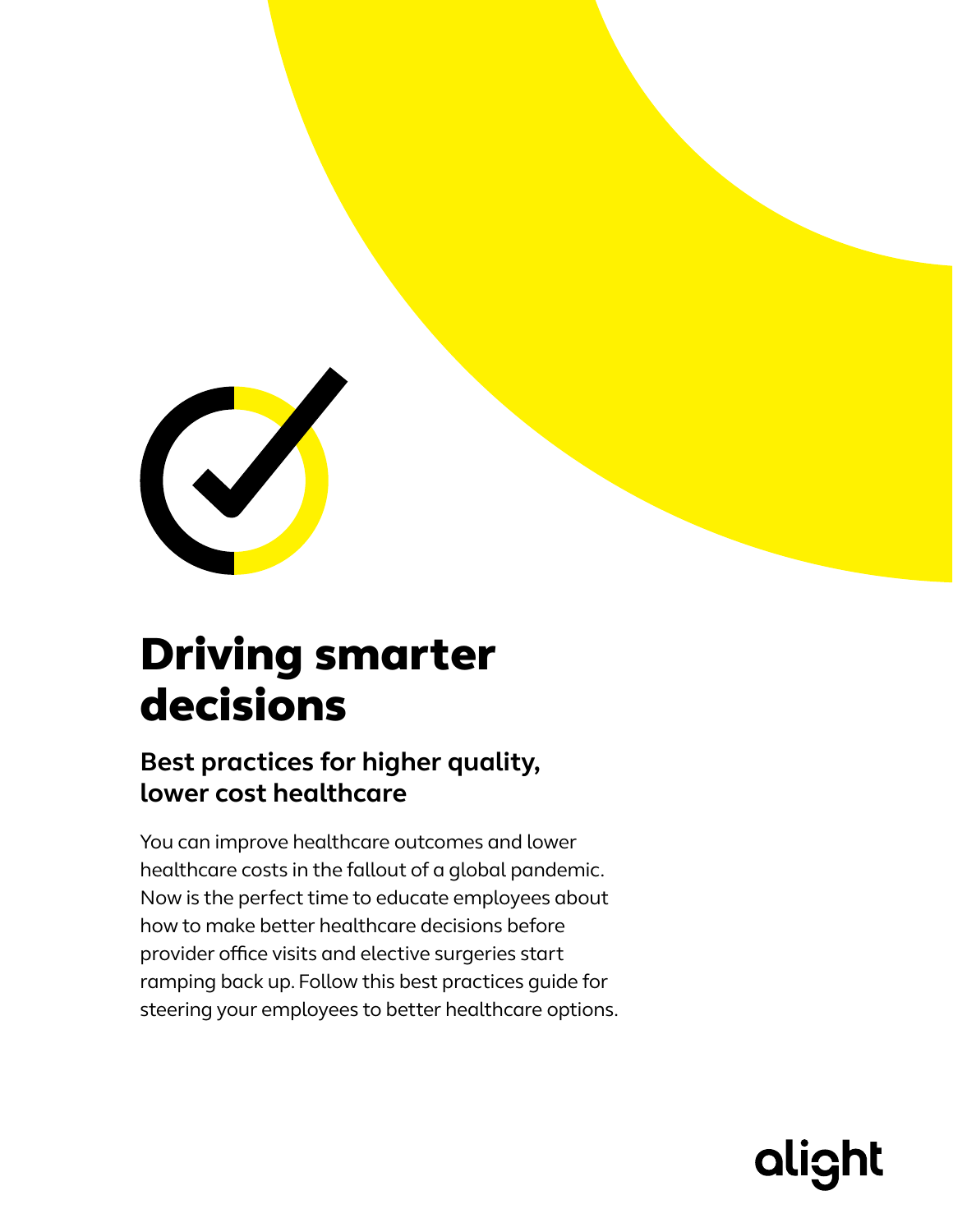#### **Best practice #1**

### Debunk the high cost = high quality mentality

Many employees believe that healthcare operates much like everything else does — the higher the price, the better the quality. However, healthcare is unique in that the factors that drive prices (and thus costs) are not connected to the final quality of the product.

When your employees choose a physician to manage their care it will have a substantial impact on their overall care experience. This includes everything from the experience they have in the doctor's office to the outcomes of their treatment and the resulting financial impacts on your employees and your organization's budget.

Just how important are these decisions?

Alight data analysis reveals that in the case of primary care, orthopedic and OB-GYN providers, the highest quality providers have the best patient experiences and overall value, with a lower price than those doctors rated in the bottom 50%. Further, when Alight examines employers' physician rosters, it is common to find 25% of providers with severe quality gaps including problematic medical board histories, high infection rates and high mortality events. The figures below illustrate the cost/quality variances and drivers of top to bottom tier providers.



\*Total healthcare costs per patient per year

\*Costs are for orthopedists treating arthropathies

\*Costs are for OB-GYNs performing normal deliveries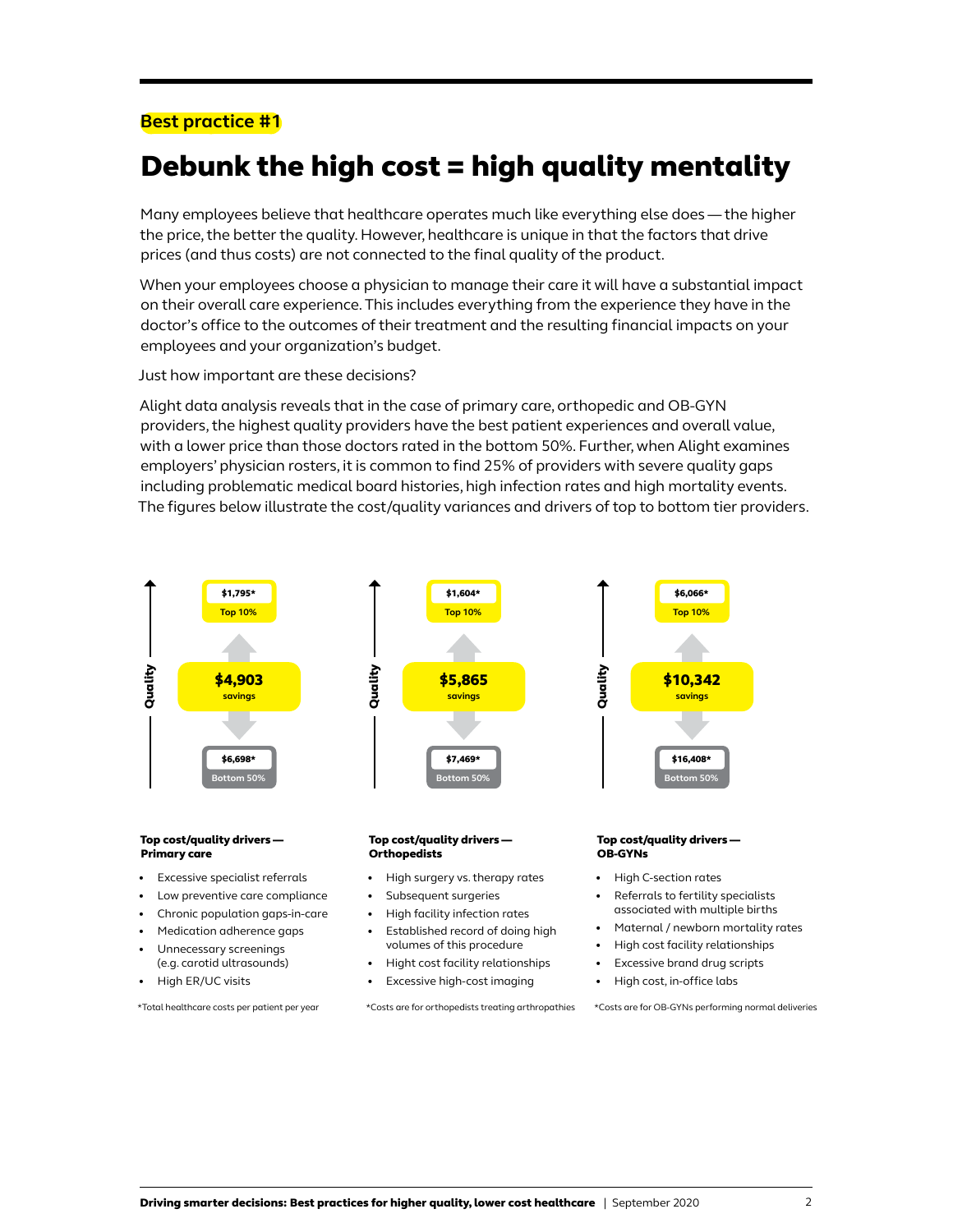#### **Best practice #2**

# Guide employees to the right doctor from the start

Most organizations underestimate the costs associated with employees going to the wrong doctor. When people use traditional methods to find a doctor, like asking a friend or using Google or Yelp, they tend not to know much about that provider. In fact, there are a series of opaque relationships that a provider has that drive the cost of care, including:

- Practice consolidation impact. Larger healthcare systems are increasingly acquiring provider practices. A recent study shows that post-acquisition, doctors increase referrals to their new employer nine-fold. And when a doctor's medical practice is owned by the hospital, a recent analysis by the Journal of Health Economics shows that patients are more likely to end up in high-cost, lower quality hospitals.<sup>1</sup>
- Practice pattern impact. The way that a provider goes about practicing medicine is the most obscure to people when trying to navigate the system on their own. With publicly available data, it's nearly impossible to know if a provider is going to take a patient quickly down the path to surgery or find alternative options that may try to avoid it. There's a huge difference in quality, in potential complications, and certainly in terms of cost between these two types of approaches.<sup>2</sup>



#### Without the right consumer tools, your employees and your plan will continue to fall victim to these drivers of higher-cost care. Consider implementing solutions like **[concierge healthcare](https://alight.com/health-solutions/healthcare-navigation)  [navigation](https://alight.com/health-solutions/healthcare-navigation)**, which includes provider recommendations that:

- Combine an employee's health plan information and personal preferences with the best options for that individual based on cost, quality and physician availability.
- Simplify decision-making by curating all options into a few distinct recommendations.
- Make it easy for employees to take action on the information provided.

**[Discover how a client achieved 2.7x ROI with Alight's Healthcare Navigation Solutions.](https://alight.com/research-insights/case-study-essilor-of-america?utm_source=guide&utm_medium=pdf&utm_campaign=cost_containment)**

#### CASE STUDY: ESSILOR OF AMERICA →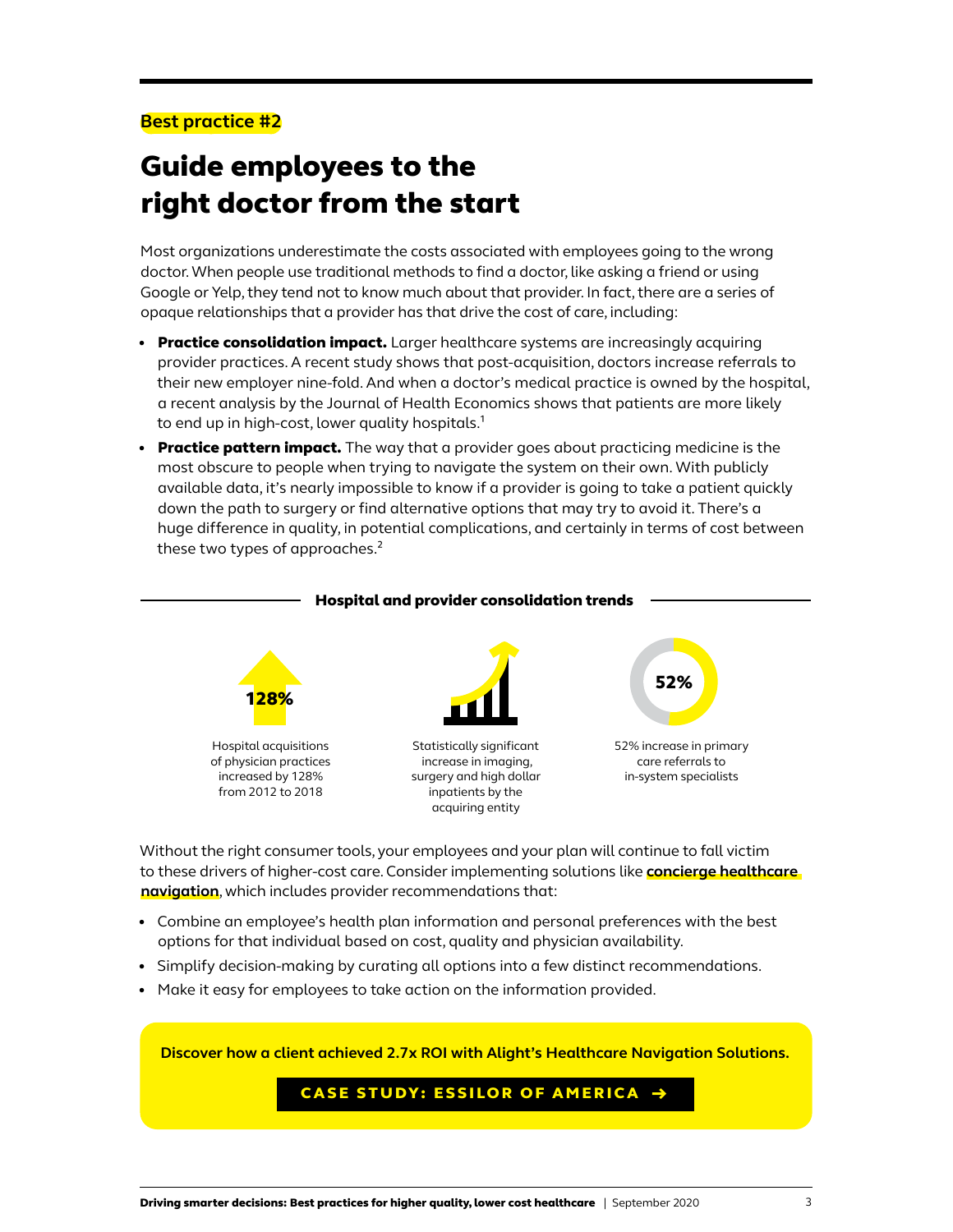### **Best practice #3**

# Optimize prescription costs without compromising care

The high cost of prescription drugs is rapidly becoming a serious barrier to care for many Americans. According to the latest prescription trends:

- US prescription drug spending is projected to reach as high as \$405B by 2021.<sup>3</sup>
- Prescription drugs are projected to experience the fastest average annual spending growth among healthcare goods and services in 2017–26.3
- Over the course of a decade, the net cost of prescription drugs in the US rose more than three times faster than the rate of inflation.4

Furthermore, providers have little insight into the cost of medication; which means patients are being prescribed more expensive prescriptions more often. Help your people compare medication prices and lower the cost of prescriptions by:

- Educating them about generic or therapeutic prescription alternatives.
- Facilitating their change in medications to lower-costing options with the help of a **[concierge navigation care team](https://alight.com/health-solutions/healthcare-navigation)**

One common example is Crestor, a high cholesterol medication. The brand name drug costs approximately \$140 a month, but its generic equivalent is only \$11 a month. An even cheaper clinical alternative is also available for \$4 a month. Simply switching from the brand name can save \$136 a month.

|                                                                           | What you pay<br>today        | <b>What Alight</b><br>recommends you pay |                                | <b>What you save with</b><br><b>Alight's recommendation</b> |
|---------------------------------------------------------------------------|------------------------------|------------------------------------------|--------------------------------|-------------------------------------------------------------|
| <b>Lower</b><br>prescription costs<br>Generic equivalents/                | <b>Current</b><br>medication | <b>Generic</b><br>equivalent             | <b>Clinical</b><br>alternative | <b>Monthly savings</b><br>\$136                             |
| <b>Clinical alternatives</b>                                              | Crestor                      | Rosuvastatin                             | Lovastatin                     |                                                             |
|                                                                           | \$140                        | \$11                                     | generic<br>\$4                 | Generic equivalent<br>\$69                                  |
|                                                                           | Effexor XR                   | Venlafaxine                              | Fluoxetine                     | Clinical alternative                                        |
| <b>Clinical</b><br>coordination                                           | \$105                        | \$36                                     | generic<br>\$4                 | \$101                                                       |
| <b>Prescription changes</b><br>with provider 30-day<br>vs. 90-day options |                              |                                          | Citalopram<br>generic          |                                                             |
|                                                                           |                              |                                          | \$4                            |                                                             |